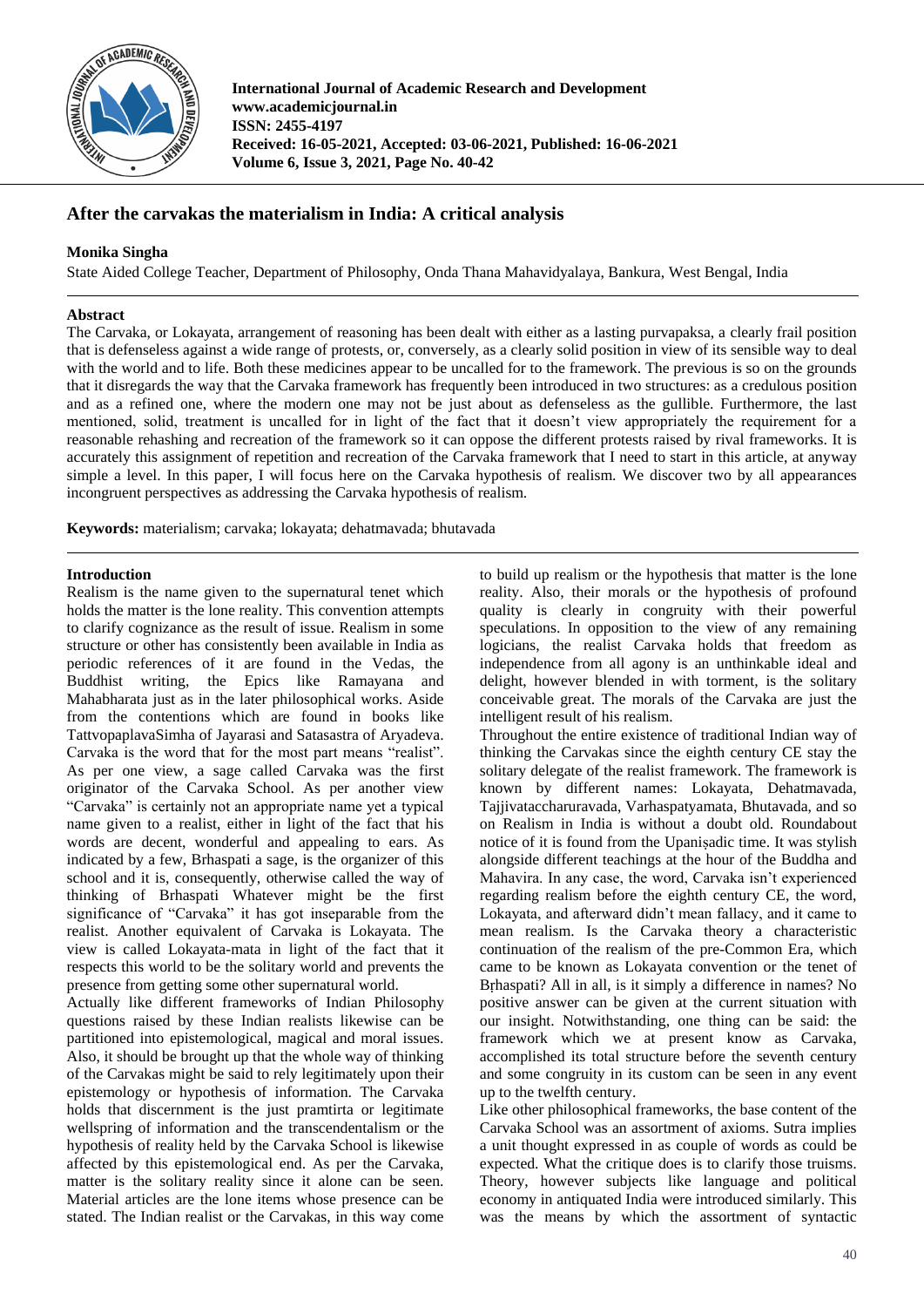standards called the Aṣṭadhyayi was ordered by Paṇini. Later on, a critique on it was composed by Patanjali. Obviously the span between the two is very long. The Aṣṭadhyayi was formed in the fourth century BCE though the Mahabhasya was composed distinctly in 150 BCE. Moreover, the Nyayasutra of Gautama was aggregated in the first or second century CE, yet its critique by Vatsyayana was formed in around 500 CE. Additionally, the Carvaka theory likewise had a book of sayings and there were more than one critique. None of those have been found to date. However, a couple of citations from those are dissipated at different spots, and a couple of stanzas containing the essential teachings of the Carvakas have been cited in different works. Numerous researchers, including the educators of Indian way of thinking, accept that there was no advancement of the Carvaka framework. What was told at the hour of the Upaniṣads or of the Buddha was basically repeated and re-repeated a while later without anything added or adjusted. Another hypothesis about this way of thinking is current which isn't just off-base, yet in addition unsafe, specifically, the Carvakas supposedly had no higher feeling of being by any stretch of the imagination; 'eat, drink and be joyful' was their solitary way of thinking of life; they were so gruffly dumb that they didn't acknowledge some other methods for substantial information aside from sense-insight, and their lone distraction was criticizing other philosophical frameworks.

A few polemicists and devotees of different principles expressed such things about the Carvakas. Yet, are these claims valid? Directly from the seventh century to the twelfth, there was a drawn out banter between the adherents of the Carvaka and their adversaries. On one side, there were the Carvakas alone and on the other, all favorable to Vedic frameworks like Sankhya, Nyaya-Vaiseṣika, Mimaṃsa, Vedanta, and so forth, and non-Vedic ones like the Buddhists and the Jains. In this discussion not just the apothegms and refrains come up, a few concentrates from crafted by various observers of the Carvaka maxims are additionally cited pretty much verbatim. Some of them are additionally found somewhere else. Wide endeavors to invalidate the realist regulations are found in the works of the Buddhist Dharmakirti, Jain Akalaṅka, Mimaṃsaka Kumarila, Vedantist Sankaracarya, Naiyayika Jayanta Bhaṭṭa, sarva-tantra-svatantra Vacaspati Misra and others. The essential issues of the discussion were;

- Whether consciousness comes from four basic elements
- Whether there can be any permanent spirit or soul that survives outside the body, and
- Whether inference can be rightly treated as a means of valid knowledge.

The observers on the Carvakasutra as the purvapaksa (adversaries) were not irrelevant. What is intriguing to note is that in this discussion, the adversaries of the Carvakas don't make reference to debauchery. The bending of the Carvaka conventions that it manages detectable actual world just, henceforth it ponders nothing aside from erotic delight was started by the Vedantist, Kṛṣṇamisra and Sriharṣa. From the all-knowing one of the Kali period Hemcandra started the mission to depict the Carvakas as 'sensualists' to slander them. Another Jain pundit, Gunaratna went with the same pattern and the Vedantist, Sayaṇa-madhava added to this mission by mutilating the perusing of a stanza. Claim of indulgence has additionally been made against other philosophical frameworks also. In Maṭhara's critique on the Sankhyakarika, a refrain made by a rival out of Sankhya has been cited,

Always laugh, drink, play, make merry, enjoy everything, (and) do not fear. If you know the Kapila doctrine, you will obtain eternal emancipation as well as joy. (Hiriyana 1983, p.87)

The technique appears to have been this way: whichever philosophical framework is strange and doesn't specify God, brand it as libertine. There is no explanation or proof to regard indulgence as a segment of the Carvaka conventions. The real discussion was in the field of epistemology. Have the sutras of the Lokayata, yet additionally the compositions of their pundits contained nothing to recommend that the Carvakas were sensualists. No one notices any adage in such manner however essentially continues marking the Carvakas as simple pleasure seekers. These initial comments having been made, we would now specify five observers on the base content of the Carvaka reasoning.

#### **Kambalavatara**

His name happens in the Tattvasangraha by Santarakṣita and its discourse; Panjika by the Buddhist logician, Kamalasila. A piece of a sentence from Kambalasvatara's works has been cited there "From the body comes (cognizance)". The expression appears to have been taken from a truism or its critique. Nothing about Kambalasvatara is known. He clearly had a place with the eighth century CE or previously. Benoytosh Bhattacharya assumed that this Kambalasvatara was indistinguishable with a veteran preceptor (acarya) of musicology; he likewise attempted to recognize him with Ajita Kesakambala, a savant of the Buddha's occasions. Like Narada and Tumburu, Kambalasvatara is a simple name to us. Literally nothing is thought about him. Kambala and Asvatara might be two distinct people. The name Kambala-kambalambara, is additionally found in Buddhist writing. A thinker named Prajnarakṣita has been supposed to be a supporter if Kambalambara. There is no motivation to regard every one of them as indistinguishable simply based on the word 'Kambala' in like manner to their names.

#### **Purandara**

His name is likewise found in the Panjika by Kamalasila. A Jain thinker named Vadidevasvri cited a 'paurandaraṃ svtram' that has been cited for the sake of Carvaka in Prameyakamalamartaṇta composed by another Jain scholar, Prabhacandra. The equivalent svtra is found in three different works. Simultaneously, another Paurandara axiom has been cited in the Jain rationalist, Anantavirya's Siddhiviniscayatika. Besides, while discussing the realist framework, the Jain writer Pushpadanta referenced a 'paurandariya vitti' (paurandariya vṛtti). It recommends that a savant called Purandara went along the adages of the Carvaka/Lokayata teaching, and himself composed a discourse on them. Kamalasila most presumably referred to a sentence from this auto-editorial. In the aggregation of sayings that Purandara made, were there just the conventional ones or did he, when all is said and done, add a few? It is unimaginable to expect to respond to the inquiry. Notwithstanding, he without a doubt had a place with the eighth century or previously. Vadirajasvri additionally makes reference to the name of Purandara. Purandara pronounces completely that the Carvakas have no issue with